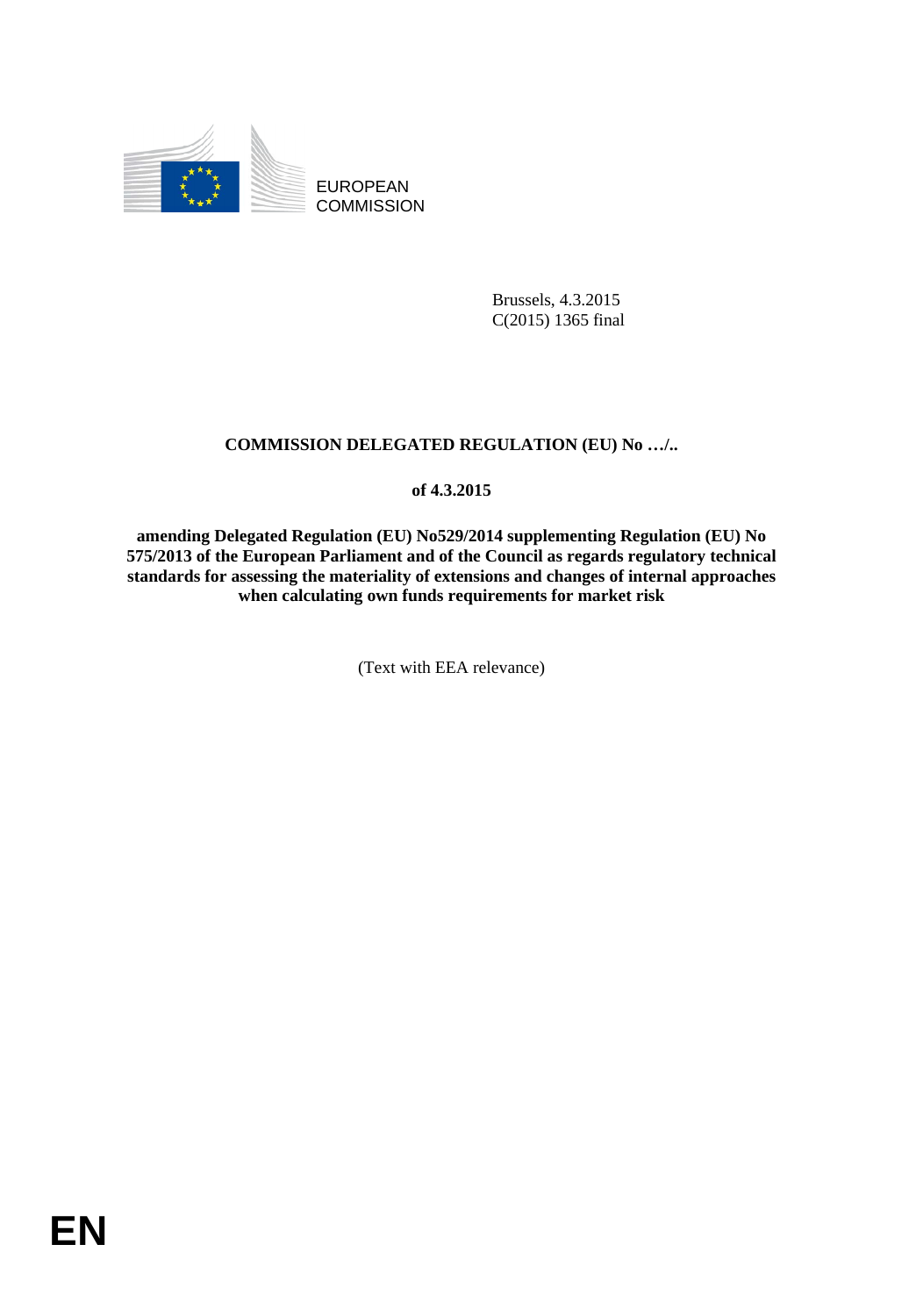# **EXPLANATORY MEMORANDUM**

# **1. CONTEXT OF THE DELEGATED ACT**

Article 363(4) of Regulation (EU) No 575/2013 ('the Regulation') empowers the Commission to adopt, following submission of draft standards by the European Banking Authority (EBA), and in accordance with Articles 10 to 14 of Regulation (EU) No 1093/2010, delegated acts specifying the conditions for assessing materiality of extensions and changes to the use of internal models for market risk.

In accordance with Article 10(1) of Regulation (EU) No 1093/2010 establishing the EBA, the Commission shall decide within three months of receipt of the draft standards whether to endorse the drafts submitted. The Commission may also endorse the draft standards in part only, or with amendments, where the Union's interests so require, having regard to the specific procedure laid down in those Articles.

# **2. CONSULTATIONS PRIOR TO THE ADOPTION OF THE ACT**

In accordance with the third subparagraph of Article 10(1) of Regulation (EU) No 1093/2010, the EBA has carried out a public consultation on the draft technical standards submitted to the Commission in accordance with Article 363(4) of the Regulation. A consultation paper was published on 11 March 2013 on the EBA internet site, and the consultation closed on 11 June 2013. Moreover, the EBA invited the EBA's Banking Stakeholder Group set up in accordance with Article 37 of Regulation (EU) No 1093/2010 to provide advice on them.

Together with the draft technical standards, the EBA has submitted an explanation on how the outcome of these consultations has been taken into account in the development of the final draft technical standards submitted to the Commission.

Together with the draft technical standards, and in accordance with the third subparagraph of Article 10(1) of Regulation (EU) No 1093/2010, the EBA has submitted its Impact Assessment, including its analysis of the costs and benefits related to the draft technical standards submitted to the Commission. This analysis is available at : [http://www.eba.europa.eu/-/eba-publishes-final-draft-technical-standards-on-conditions-for](http://www.eba.europa.eu/-/eba-publishes-final-draft-technical-standards-on-conditions-for-assessing-materiality-of-extensions-and-changes-of-internal-approaches-for-credit-and-)[assessing-materiality-of-extensions-and-changes-of-internal-approaches-for-credit-and-,](http://www.eba.europa.eu/-/eba-publishes-final-draft-technical-standards-on-conditions-for-assessing-materiality-of-extensions-and-changes-of-internal-approaches-for-credit-and-) pages 22 to 32 of the Final Draft RTS package.

# **3. LEGAL ELEMENTS OF THE DELEGATED ACT**

All the provisions in this delegated act relate to the requirements for assessing materiality of extensions and changes to the use of the Internal Models Approach (IMA). As these provisions constitute an addendum to Commission Delegated Regulation (EU) No 529/2014 of 12 March 2014, the relevant general provisions of that Delegated Regulation, in particular in relation to documentation, also apply.

Article 363(4) of the Regulation requires the development of draft regulatory technical standards specifying the conditions for assessing materiality of extensions and changes to the use of internal models for market risk. In particular, Article 363(3) specifies that material changes to the use of internal models require a separate permission by the competent authority, while the competent authorities should be notified of all other extensions and changes.

The delegated act specifies lists of qualitative criteria for classification of extensions and changes to the IMA into one of the following categories: material extensions and changes,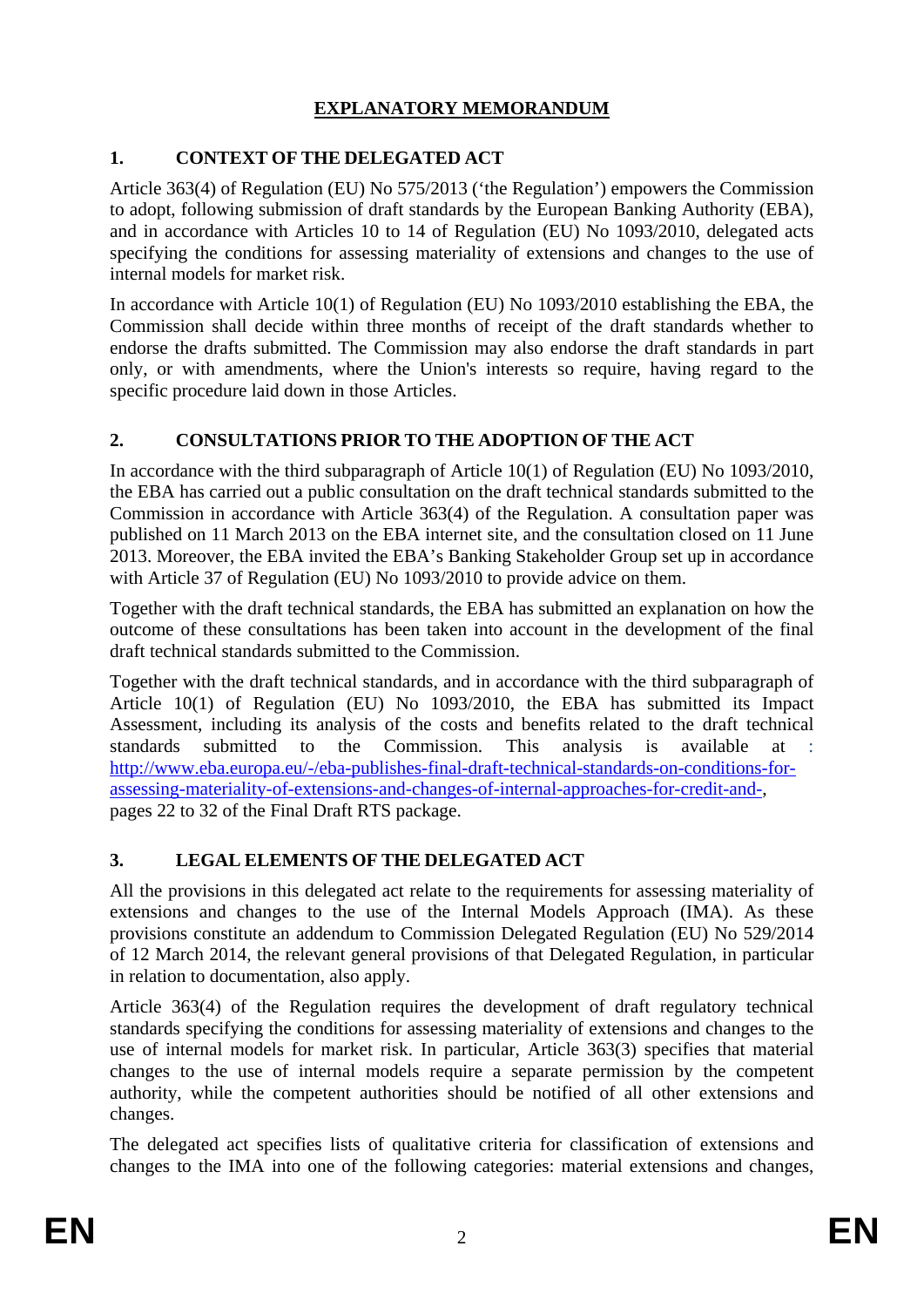which require permission from the competent authorities, and extensions and changes of a lesser materiality, but still of a degree of materiality that requires notification to the competent authorities before their implementation. Extensions and changes of an even lesser degree of materiality need only be notified to the competent authorities at regular intervals, following implementation.

The delegated act also provides quantitative thresholds to be applied as a 'back-stop' measure in addition to the lists of qualitative conditions when determining the materiality of an extension or change. These thresholds are based on the percentage change of a point-in-time approximation of an institution's own funds requirements for market risk (5%) and on the percentage change of each of the risk numbers calculated by the VaR model, the Stressed VaR model, the Incremental Risk Charge (IRC) model or the internal model for correlation trading (10%), before and after the planned extension or change.

However, in order to reduce the computational burden that the calculation of these thresholds may cause in the context of quickly changing markets, in particular in the case of minor changes or extensions, the impact of which may not justify a delayed implementation, an additional threshold is also included, which exempts changes or extensions of a lesser materiality from the computation of the backstop thresholds.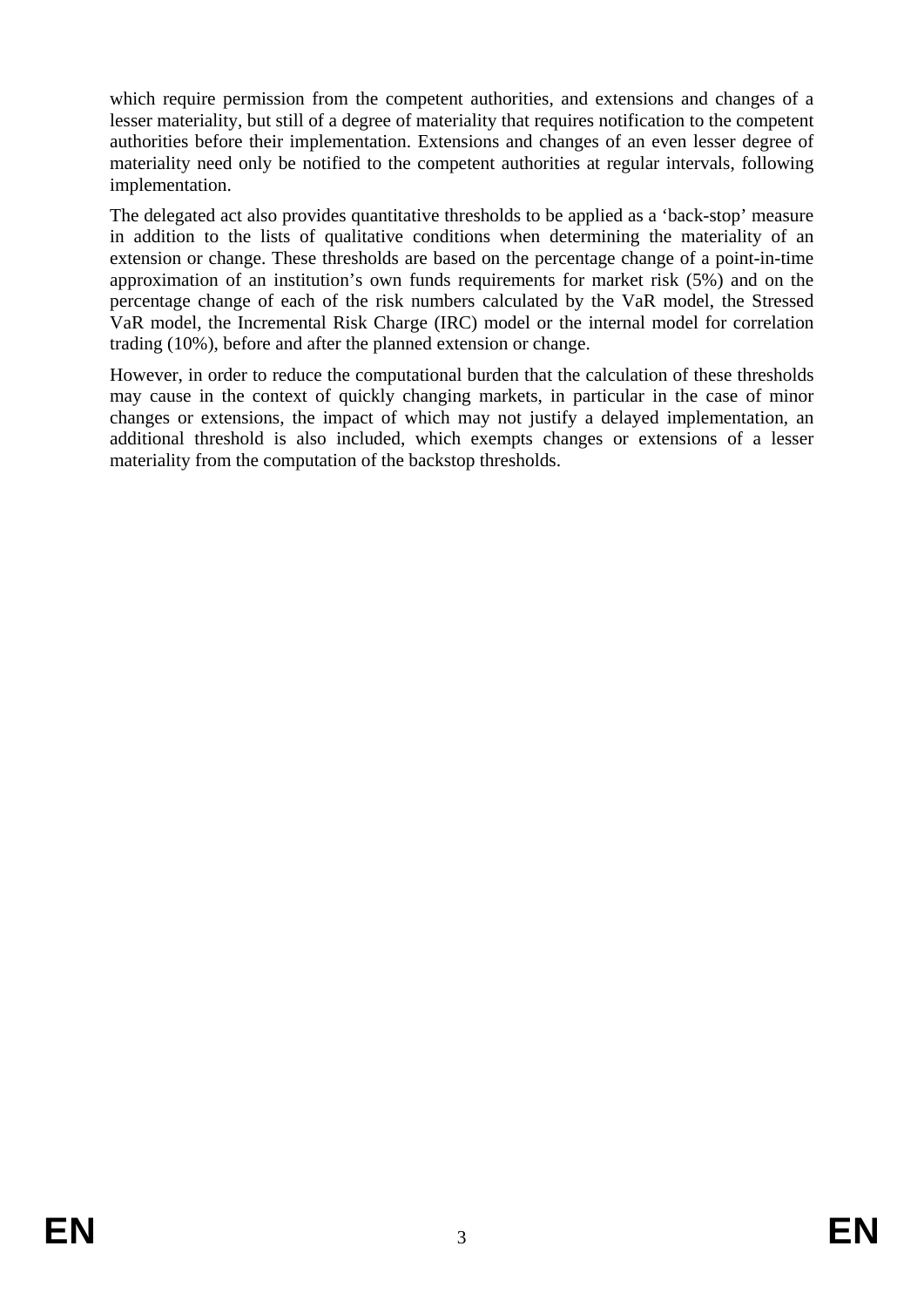### **COMMISSION DELEGATED REGULATION (EU) No …/..**

## **of 4.3.2015**

### **amending Delegated Regulation (EU) No529/2014 supplementing Regulation (EU) No 575/2013 of the European Parliament and of the Council as regards regulatory technical standards for assessing the materiality of extensions and changes of internal approaches when calculating own funds requirements for market risk**

## (Text with EEA relevance)

## THE EUROPEAN COMMISSION,

Having regard to the Treaty on the Functioning of the European Union,

Having regard to Regulation (EU) No 575/2013 of 26 June 2013 of the European Parliament and of the Council on prudential requirements for credit institutions and investment firms and amending Regulation (EU) No  $648/2012<sup>1</sup>$ , and in particular the third subparagraph of Article 363(4),

#### Whereas:

- (1) Commission Delegated Regulation (EU) No  $529/2014^2$  sets the criteria for the assessment of materiality of extensions and changes of Internal Ratings Based (IRB) Approaches and Advanced Measurement Approaches (AMA), used for the calculation of capital requirements for credit and operational risk. This Regulation should specify the conditions for assessing materiality of extensions and changes to Internal Models approaches (IMA), which are used for the calculation of own funds requirements for market risk. Taking into account that all relevant supervisory issues and procedures are similar for all types of internal approaches, i.e. relating to credit, operational or market risk, it is important to ensure coherence between all provisions regulating extensions and changes to internal approaches and to facilitate a comprehensive view and access in a coordinated way to them by persons subject to the obligations laid down in those provisions. Therefore, it is necessary to include all the regulatory technical standards required in Regulation (EU) No 575/2013 on extensions and changes to internal approaches in one single legal text.
- (2) As in the case of the IRB approaches and AMA, for extensions and changes to the use of the IMA that are subject to a notification procedure, Regulation (EU) 575/2013 does not indicate whether those changes should be notified before or after their implementation. The competent authorities need not know in advance of extensions or changes that are of minor importance and it would be more efficient and less burdensome for institutions to collect such changes of minor importance and notify them to the competent authorities at regular intervals, reducing also the supervisory

 $\frac{1}{1}$ OJ L 176, 27.06.2013, p.1

<sup>2</sup> Commission Delegated Regulation (EU) No 529/2014 of 12 March 2014 supplementing Regulation (EU) No 575/2013 of the European Parliament and of the Council with regard to regulatory technical standards for assessing the materiality of extensions and changes of the Internal Ratings Based Approach and the Advanced Measurement Approach (OJ L 148, 20.5.2014, p. 36)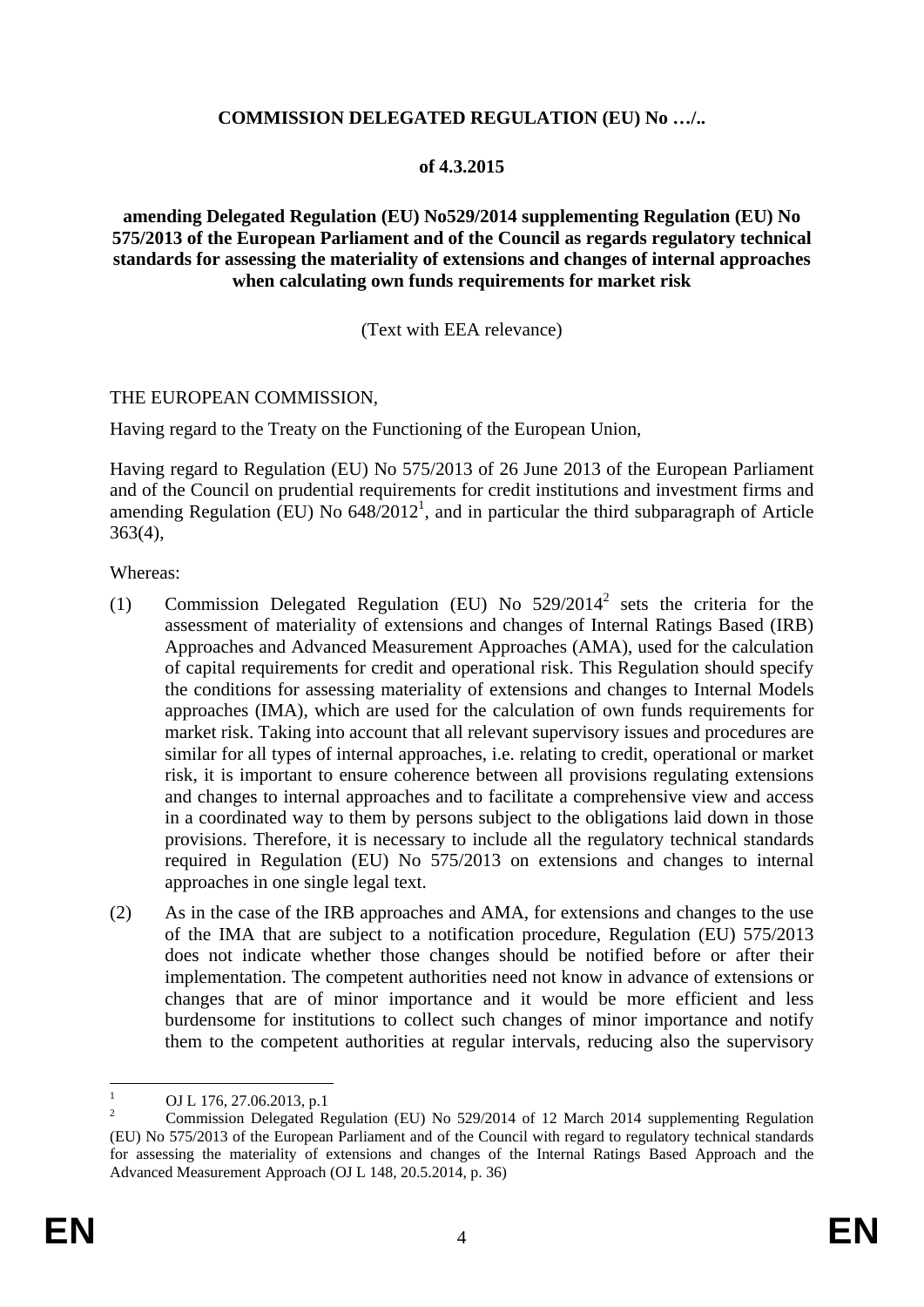burden on the competent authorities. Other extensions and changes that are subject to a notification procedure should be notified before their implementation in order to allow competent authorities to review the correct application of this Regulation. Therefore, the same distinction between extensions and changes depending on the notification procedure as established in Delegated Regulation (EU) No 529/2014 for IRB approaches and AMA, should also apply to extensions and changes to IMA requiring notification and accordingly they should also be further distinguished into extensions and changes requiring notification before implementation and extensions and changes not requiring notification before implementation.

- (3) IMA comprise any internal model subject to Part Three, Title IV, Chapter 5 of Regulation (EU) No 575/2013, for use of which competent authorities have granted permission in order to calculate capital requirements.
- (4) Materiality of extensions or changes to IMA depends on the type and category of the extension or change proposed (which should be reflected in qualitative criteria), and on their potential to alter the own funds requirements (which should be reflected in quantitative criteria). However, some changes, such as organizational changes, internal process changes or risk management process changes, may not have direct quantitative impact. For those changes, only the qualitative criteria should be allowed for the assessment of materiality.
- (5) Quantitative thresholds should be designed to take into account the overall impact of an extension or change to IMA on the risk numbers computed by any internal model affected by the extension or change, as well as on the required capital, based on both internal and standardised approaches, in order to reflect the extent to which internal approaches are used for the overall own funds requirements for market risk. However, in order to reduce the burden for institutions, it is appropriate, for the purposes of computing these quantitative thresholds, not to consider, when calculating each of the required risk numbers over the observation period of 15 business days, the average of relevant IMA risk numbers over the preceding 60 business days, but rather the most recent risk number.
- (6) Competent authorities may at any time take appropriate supervisory measures with regard extensions and changes to internal approaches that have been notified, based on the on-going review of existing permissions to use internal approaches provided in Article 101 of Directive 2013/36/EU of the European Parliament and of the Council<sup>3</sup>. This power is established in order to ensure that the requirements laid down in Part Three, Title II, Chapter 3, Section 6, or Part Three, Title III, Chapter 4 or Part Three, Title IV, Chapter 5 of Regulation (EU) No 575/2013 remain complied with. In addition, the triggers for new approvals and notifications of extensions and changes to internal approaches should be established. Rules establishing the triggers should not affect supervisory internal approaches review or administrative processes provided for in Article 20(8) of Regulation (EU) No 575/2013.
- (7) The permission of competent authorities relates to the methods, processes, controls, data collection and IT systems of the approaches, therefore on-going alignment of the models to the calculation data-set used, correction of errors or minor adjustments necessary for the day-to-day maintenance of the internal approaches, which occur in

 $\frac{1}{3}$  Directive 2013/36/EU of the European Parliament and of the Council of 26 June 2013 on access to the activity of credit institutions and the prudential supervision of credit institutions and investment firms, amending Directive 2002/87/EC and repealing Directives 2006/48/EC and 2006/49/EC (OJ L 176, 27.6.2013, p. 338).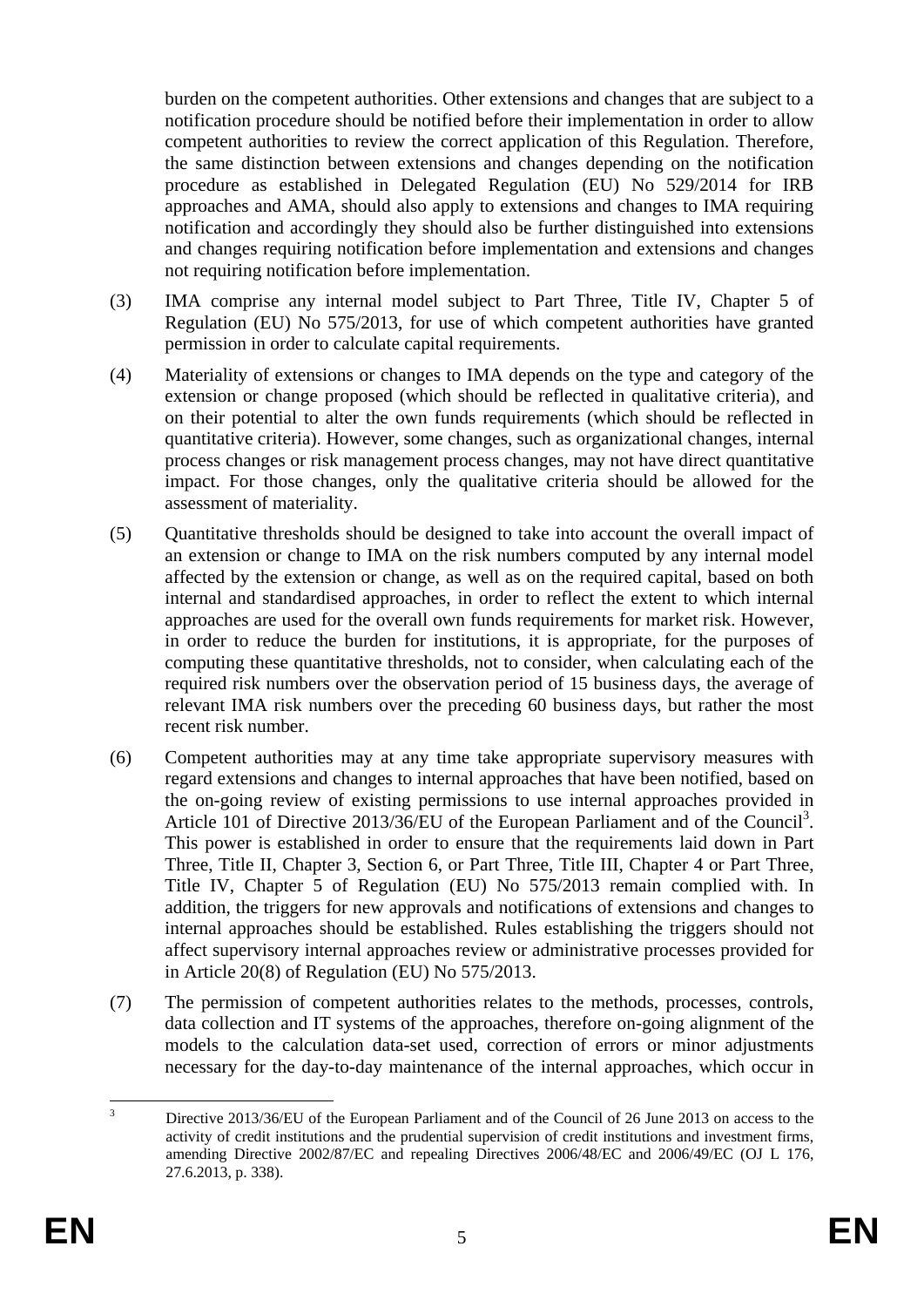the strict limit of the already approved methods, processes, controls, data collection and IT systems, should not be covered by this Regulation.

- (8) Delegated Regulation (EU) No 529/2014 should therefore be amended accordingly.
- (9) This Regulation is based on the draft regulatory technical standards submitted by the European Banking Authority to the Commission.
- (10) The European Banking Authority has conducted open public consultations on the draft regulatory technical standards on which this Regulation is based, analysed the potential related costs and benefits, and requested the opinion of the Banking Stakeholder Group established in accordance with Article 37 of Regulation (EU) No 1093/2010 of the European Parliament and of the Council<sup>4</sup>,

HAS ADOPTED THIS REGULATION:

### *Article 1 Amendments to Regulation (EU) No 529/2014*

Regulation (EU) No 529/2014 is amended as follows:

1. Article 1 is replaced by the following:

'Article 1 Subject matter

This Regulation lays down the conditions for assessing the materiality of extensions and changes to the Internal Rating Based approaches, the Advanced Measurement Approaches and the Internal Models Approach permitted in accordance with Regulation (EU) No 575/2013, including the modalities of the notifications of such changes and extensions.'

2. Article 2(1) is replaced by the following:

'1. The materiality of changes to the range of application of a rating system or an internal models approach to equity exposures, or of changes to the rating systems or internal models approach to equity exposures, for the Internal Rating Based approach ('changes in the IRB approach') or the materiality of the extensions and changes for the Advanced Measurement Approach ('extensions and changes in the AMA') or the materiality of the extensions and changes for the Internal Models Approach ('extensions and changes in the IMA') shall be classified into one of the following categories:

- (a) material extensions and changes, which, according to Articles 143(3), and 312(2) and 363(3) of Regulation (EU) No 575/2013, require permission from the relevant competent authorities;
- (b) other extensions and changes, which require notification to the competent authorities.'
- 3. Article 3 is amended as follows:
	- (a) In paragraph 1, the following third subparagraph is added:

'The classification of extensions and changes in the IMA shall be carried out in accordance with this Article and Articles 7a and 7b.'

 $\frac{1}{4}$  Regulation (EU) No 1093/2010 of the European Parliament and of the Council of 24 November 2010 establishing a European Supervisory Authority (European Banking Authority), amending Decision No 716/2009/EC and repealing Commission Decision 2009/78/EC (OJ L 331, 15.12.2010, p. 12).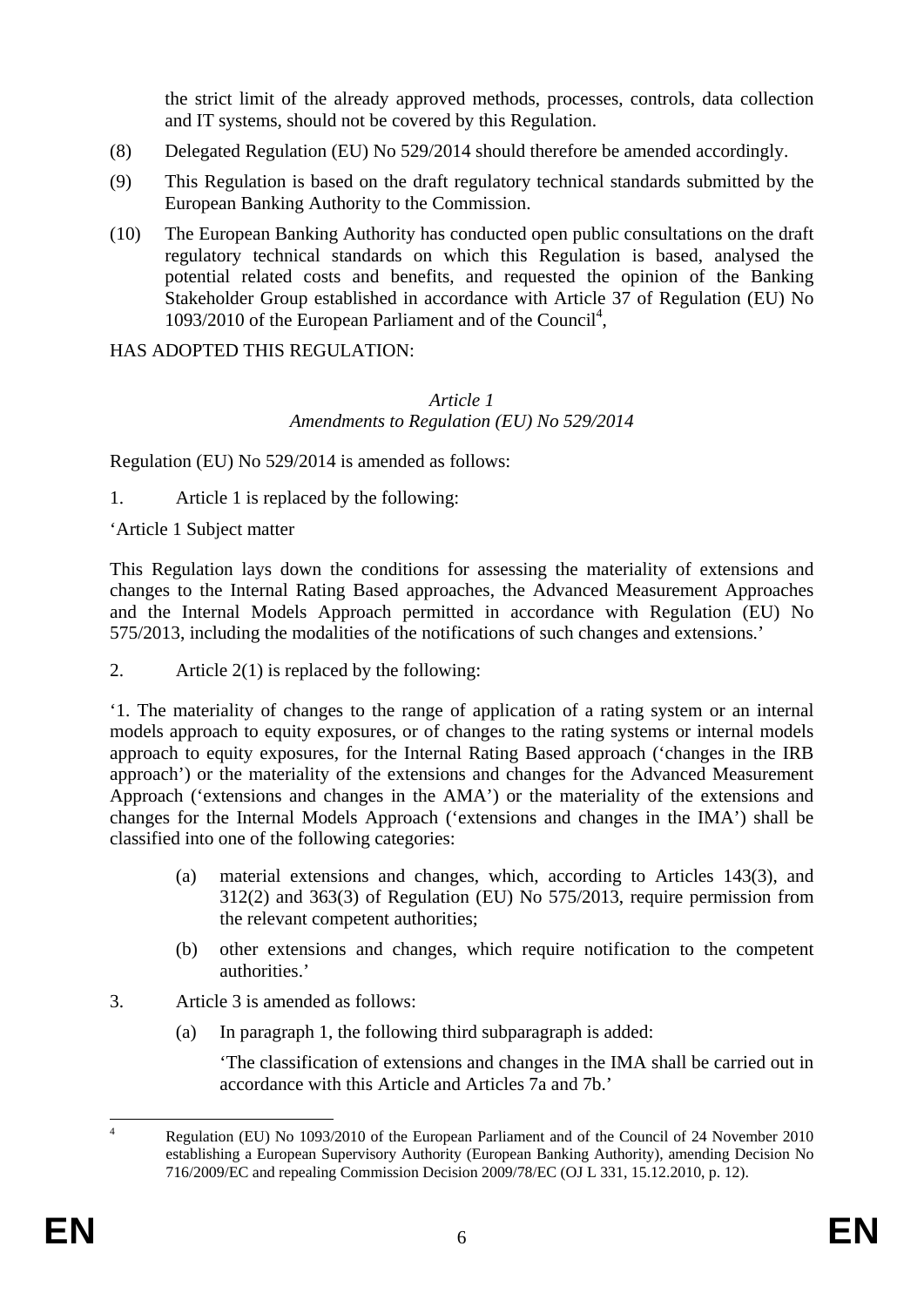(b) In paragraph 2, point (c) is replaced by the following:

'(c) for changes having no direct quantitative impact, no quantitative impact as laid down in Article  $4(1)(c)$  for IRB approach or Article  $6(1)(c)$  for AMA or Article 7a(1)(c) for IMA needs to be calculated.'

4. The following Articles 7a and 7b are inserted:

*'*Article 7a

## **Material extensions and changes to the IMA**

- 1. Extensions and changes to the IMA shall be considered material, if they fulfil any of the following conditions:
	- (a) they fall under any of the extensions described in Annex III, Part I, Section 1;
	- (b) they fall under any changes described in Annex III, Part II, Section 1;
	- (c) they result in a change in absolute value of 1% or more, computed for the first business day of the testing of the impact of the extension or change, of one of the relevant risk numbers referred to in Article  $364(1)(a)(i)$ , or Article  $364(1)(b)(i)$ , or Article  $364(2)(b)(i)$  or Article  $364(3)(a)$  of Regulation (EU) No 575/2013, and associated with the scope of application of the relevant IMA model to which the risk number refers, and result in either of the following:
		- (i) in a change of 5% or more of the sum of the risk numbers referred to in Article  $364(1)(a)(i)$ , Article  $364(1)(b)(i)$ , scaled up by the multiplication factors  $(m_c)$  and  $(m_s)$  respectively according to Article 366 of Regulation (EU) No 575/2013, Article 364(2)(b)(i) and Article 364(3)(a) of Regulation (EU) No 575/2013, and the own funds requirements according to Chapter 2, 3 and 4 of Title IV of that Regulation, as applicable, computed at the level of the EU parent institution or, in the case of an institution which is neither a parent institution nor a subsidiary, at the level of that institution;
		- (ii) in a change of 10% or more of one or more of the relevant risk numbers referred to in Article  $364(1)(a)(i)$ , or Article  $364(1)(b)(i)$ , or Article 364(2)(b)(i) or Article 364(3)(a) of Regulation (EU) No 575/2013, and associated with the scope of application of the relevant IMA model to which the risk number refers.
- 2. For the purposes of paragraph  $(1)(c)(i)$ , and in accordance with Article 3(2), the impact of any extension or change shall be assessed as the highest absolute value over the period referred to in paragraph 4 of this Article of a ratio calculated as follows:
	- (a) in numerator, the difference between the sum referred to in paragraph  $(1)(c)(i)$  with and without the extension or change;
	- (b) in the denominator, the sum referred to in paragraph  $(1)(c)(i)$  without the extension or change.
- 3. For the purposes of paragraph  $(1)(c)(ii)$ , and in accordance with Article 3(2), the impact of any extension or change shall be assessed as the highest absolute value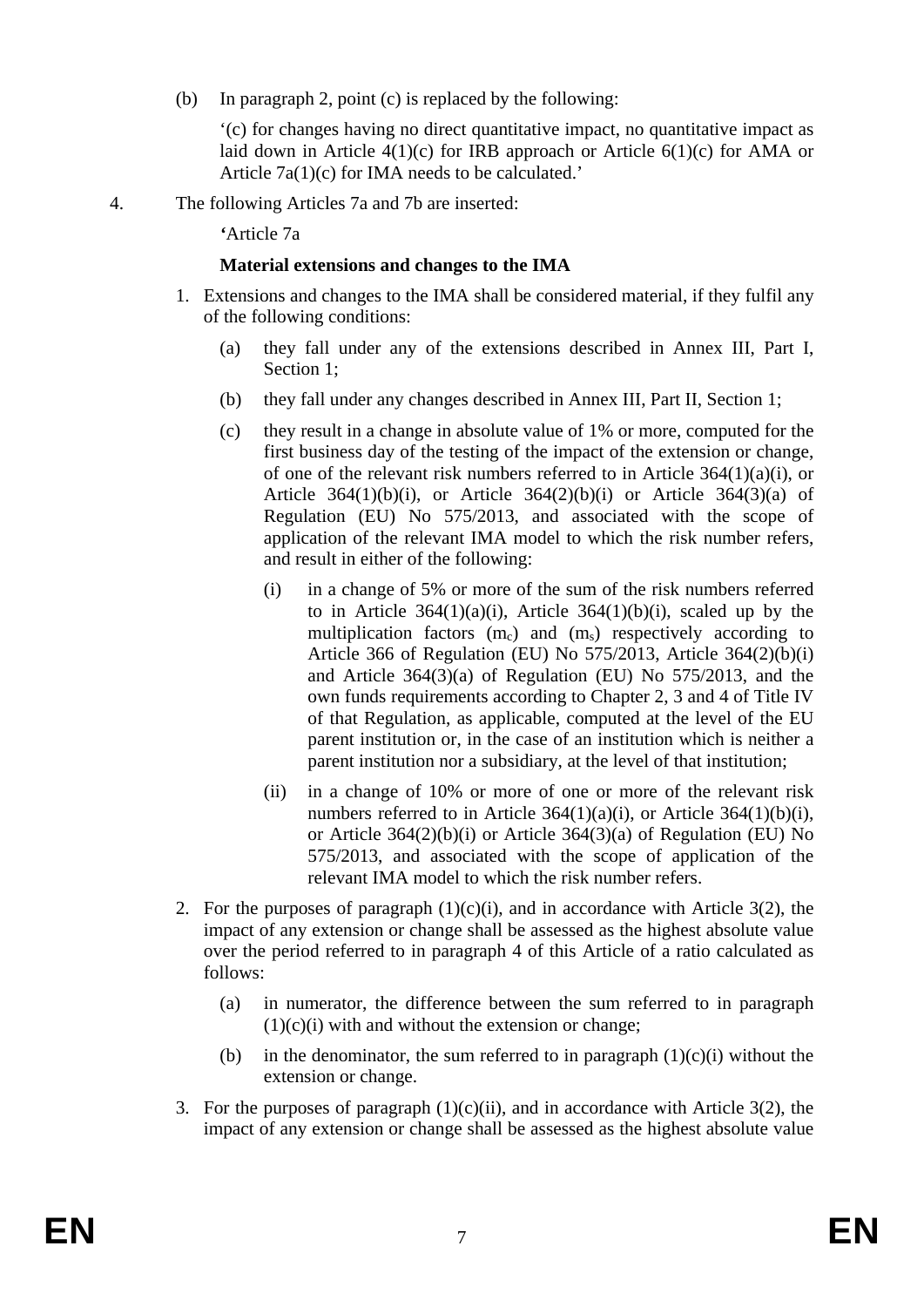over the period referred to in paragraph 4 of this Article of a ratio calculated as follows:

- (a) in the numerator, the difference between the risk number referred to in Article  $364(1)(a)(i)$ , Article  $364(1)(b)(i)$ , Article  $364(2)(b)(i)$  or Article 364(3)(a) of Regulation (EU) No 575/2013 with and without the extension or change;
- (b) in the denominator, the risk number referred to, respectively, in Article  $364(1)(a)(i)$ , or Article  $364(1)(b)(i)$ , or Article  $364(2)(b)(i)$  or Article 364(3)(a) without the extension or change.
- 4. For the purposes of paragraph  $(1)(c)(i)$  and  $(1)(c)(ii)$  the ratios referred to in paragraphs 2 and 3 shall be calculated for a period the duration of which is the shortest between the following points (a) and (b):
	- (a) 15 consecutive business days starting from the first business day of the testing of the impact of the extension or change;
	- (b) until such day where a daily calculation of either one of the ratios referred to in paragraphs 2 and 3 results in an impact equal or greater than the percentages referred to in either paragraph  $(1)(c)(i)$  or paragraph  $(1)(c)(ii)$ , respectively.

Article 7b

## **Extensions and changes to the IMA not considered material**

Extensions and changes to the IMA, which are not material but are to be notified to competent authorities according to the second subparagraph of Article 363(3) of Regulation (EU) No 575/2013, shall be notified in the following manner:

- (a) extensions and changes falling under Annex III, Part I, Section 2, and Part II, Section 2, shall be notified to competent authorities two weeks before their planned implementation;
- (b) all other extensions and changes shall be notified to the competent authorities after implementation at least on an annual basis.'

# 5. Article 8(1) is replaced by the following:

'1. For extensions and changes to the IRB approach, or to the AMA or to the IMA classified as requiring competent authorities' approval, institutions shall submit, together with the application, the following documentation:

- (a) description of the extension or change, its rationale and objective;
- (b) implementation date;
- (c) scope of application affected by the model extension or change, with volume characteristics;
- (d) technical and process document(s);
- (e) reports of the institutions' independent review or validation;
- (f) confirmation that the extension or change has been approved through the institution's approval processes by the competent bodies and date of approval;